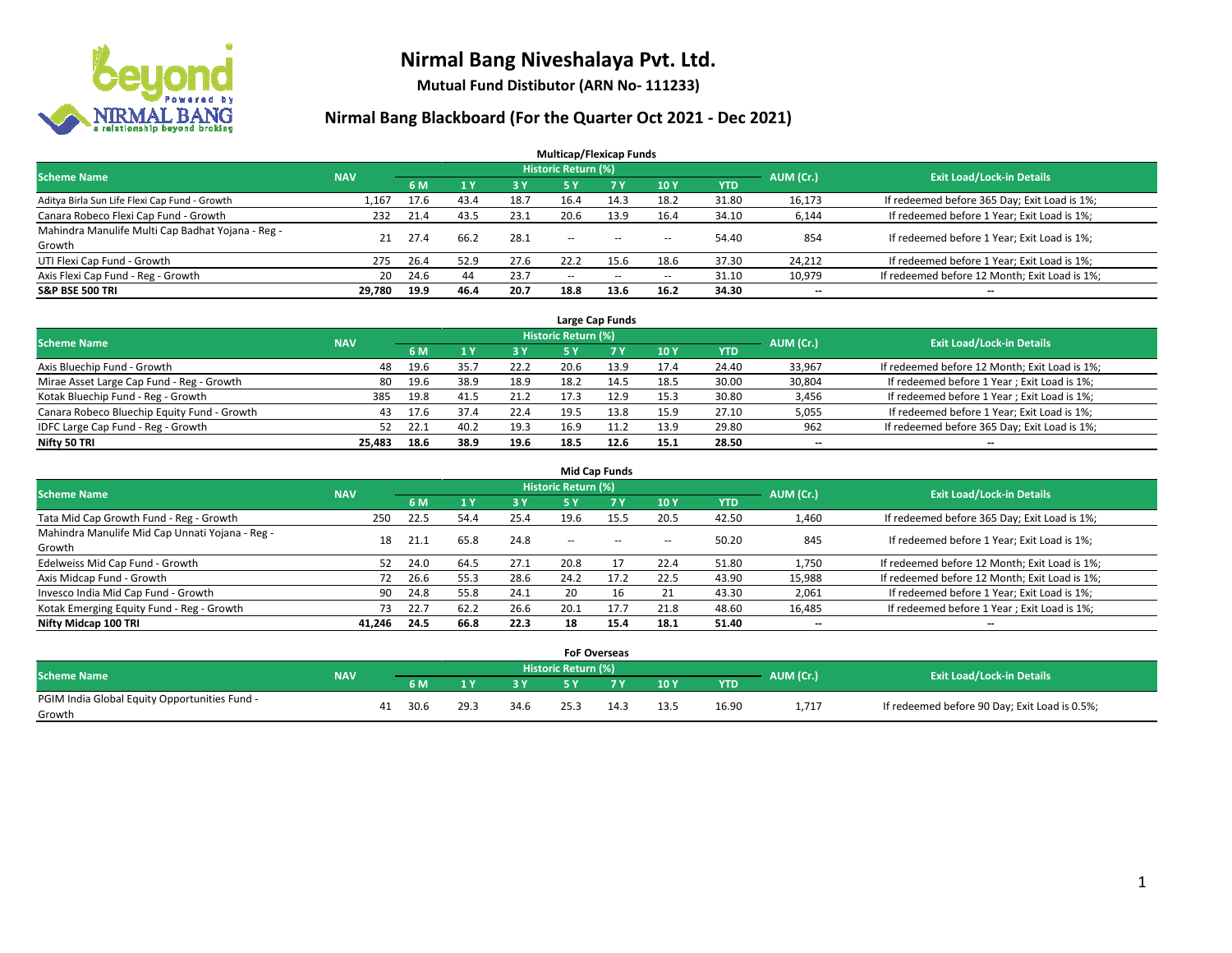

**Mutual Fund Distibutor (ARN No- 111233)**

### **Nirmal Bang Blackboard (For the Quarter Oct 2021 - Dec 2021)**

|                                                |            |      |      |      |                            | Large & Midcap |      |            |                          |                                              |
|------------------------------------------------|------------|------|------|------|----------------------------|----------------|------|------------|--------------------------|----------------------------------------------|
| <b>Scheme Name</b>                             | <b>NAV</b> |      |      |      | <b>Historic Return (%)</b> |                |      |            | AUM (Cr.)                | <b>Exit Load/Lock-in Details</b>             |
|                                                |            | 6 M  |      | 3 Y  | 5 Y                        | 7 Y            | 10Y  | <b>YTD</b> |                          |                                              |
| Mirae Asset Emerging Bluechip Fund - Growth    | 100        | 20.9 | 52.3 | 26.5 | 22.8                       | 20.7           | 25.5 | 41.50      | 21,635                   | If redeemed before 1 Year; Exit Load is 1%;  |
| Canara Robeco Emerging Equities - Growth       | 166        | 23.2 | 47.5 | 23.7 | 20.8                       | 17.6           | 23.5 | 37.70      | 11,773                   | If redeemed before 1 Year; Exit Load is 1%;  |
| HDFC Large and Mid Cap Fund - Growth           | 192        | 24.7 | 62.7 | 21.4 |                            |                | 13.9 | 48.50      | 3,499                    | If redeemed before 1 Year; Exit Load is 1%;  |
| Kotak Equity Opportunities Fund - Reg - Growth | 197        | 17.0 | 42.8 | 21.4 | 17.4                       | 14.1           | 17.1 | 32.20      | 8,206                    | If redeemed before 1 Year; Exit Load is 1%;  |
| Tata Large & Mid Cap Fund - Reg - Growth       | 332        | 17.1 | 40.1 | 20.5 | 16.3                       | 13.3           | 16.7 | 31.00      | 2,705                    | If redeemed before 365 Day; Exit Load is 1%; |
| NIFTY Large Midcap 250 TRI                     | 12.533     | 21.6 | 52.4 | 22.1 | 19.8                       | 15.3           | 18.2 | 39.80      | $\overline{\phantom{a}}$ | $- -$                                        |

| <b>Focused Funds</b>                                |            |      |      |      |                     |      |                          |       |                          |                                                |  |  |  |  |
|-----------------------------------------------------|------------|------|------|------|---------------------|------|--------------------------|-------|--------------------------|------------------------------------------------|--|--|--|--|
| <b>Scheme Name</b>                                  | <b>NAV</b> |      |      |      | Historic Return (%) |      |                          |       | AUM (Cr.)                | <b>Exit Load/Lock-in Details</b>               |  |  |  |  |
|                                                     |            | 6 M  |      | 3V   | 5 Y                 | 7 Y  | 10Y                      | YTD   |                          |                                                |  |  |  |  |
| Axis Focused 25 Fund - Growth                       | 48         | 22.8 | 42.6 | 23.1 |                     | 16.2 | $\overline{\phantom{a}}$ | 29.30 | 20.404                   | If redeemed before 12 Month; Exit Load is 1%;  |  |  |  |  |
| Nippon India Focused Equity Fund - Reg - Growth     | 80         | 21.6 | 57.6 | 22   | 17.2                | 14.4 | 19.9                     | 43.80 | 5,892                    | If redeemed before 12 Months; Exit Load is 1%; |  |  |  |  |
| ICICI Prudential Focused Equity Fund - Ret - Growth | 50         | 21.2 | 54.5 | 19.8 | 16.2                | 11.7 | 15.2                     | 38.90 | 2,387                    | If redeemed before 1 Year; Exit Load is 1%;    |  |  |  |  |
| SBI Focused Equity Fund - Growth                    | 257        | 31.3 | 57.8 | 26.3 |                     | 16.9 | 19.7                     | 46.10 | 21,677                   | If redeemed before 1 Year; Exit Load is 1%;    |  |  |  |  |
| <b>S&amp;P BSE 500 TRI</b>                          | 29.780     | 19.9 | 46.4 | 20.7 | 18.8                | 13.6 | 16.2                     | 34.30 | $\overline{\phantom{a}}$ | $\overline{\phantom{a}}$                       |  |  |  |  |

| <b>Small Cap Funds</b>                     |            |      |      |                     |      |           |            |            |           |                                               |  |  |  |  |
|--------------------------------------------|------------|------|------|---------------------|------|-----------|------------|------------|-----------|-----------------------------------------------|--|--|--|--|
| <b>Scheme Name</b>                         | <b>NAV</b> |      |      | Historic Return (%) |      |           |            |            | AUM (Cr.) | <b>Exit Load/Lock-in Details</b>              |  |  |  |  |
|                                            |            | 6 M  |      | 3 Y                 | 5 Y  | <b>7Y</b> | <b>10Y</b> | <b>YTD</b> |           |                                               |  |  |  |  |
| Axis Small Cap Fund - Reg - Growth         | 61         | 27.6 | 67   | 32.9                | 23.5 | 19        | $- -$      | 55.90      | 7,362     | If redeemed before 12 Month; Exit Load is 1%; |  |  |  |  |
| Kotak Small Cap Fund - Reg - Growth        | 170        | 33.2 | 93.4 | 35.8                | 23.8 | 19.7      | 22.6       | 73.80      | 6,180     | If redeemed before 1 Year; Exit Load is 1%;   |  |  |  |  |
| Nippon India Small Cap Fund - Reg - Growth | 85         | 29.6 | 88.6 | 28.5                | 24.2 | 20.1      | 26.1       | 68.70      | 17,197    | If redeemed before 1 Month; Exit Load is 1%;  |  |  |  |  |
| DSP Small Cap Fund - Reg - Growth          | 110        | 26.1 | 70.3 | 27.2                | 17.7 | 17.5      | 23         | 54.80      | 8,270     | If redeemed before 12 Month; Exit Load is 1%; |  |  |  |  |
| SBI Small Cap Fund - Growth                | 106        | 23.9 | 65.2 | 28.7                | 24.2 | 22.5      | 26.4       | 48.30      | 10,626    | If redeemed before 1 Year; Exit Load is 1%;   |  |  |  |  |
| Nifty Smallcap 100 TRI                     | 13.816     | 23.3 | 81.8 | 21.9                | 15.4 | 12        | 14.9       | 57.10      | --        | $\overline{\phantom{a}}$                      |  |  |  |  |

#### **ELSS Schemes (Tax Saving u/s 80-C)**

| <b>Scheme Name</b>                           | <b>NAV</b> |      |      | <b>Historic Return (%)</b> |           |           |            |            | AUM (Cr.) | <b>Exit Load/Lock-in Details</b> |
|----------------------------------------------|------------|------|------|----------------------------|-----------|-----------|------------|------------|-----------|----------------------------------|
|                                              |            | 6 M  |      | <b>3Y</b>                  | <b>5Y</b> | <b>7Y</b> | <b>10Y</b> | <b>YTD</b> |           |                                  |
| Axis Long Term Equity Fund - Growth          |            | 22.4 | 42.9 | 22.8                       | 20.2      | 15.5      | 20.7       | 29.60      | 34,235    | Nil                              |
| Canara Robeco Equity Tax Saver Fund - Growth | 119        | 21.2 | 49.8 | 25.4                       | 21.1      | 14.8      | 17.5       | 36.90      | 2,890     | Nil                              |
| Kotak Tax Saver Fund - Reg - Growth          | 73         | 20.5 | 46.7 | 21.8                       | 17.8      |           | 16.6       | 36.40      | 2,323     | Nil                              |
| Invesco India Tax Plan - Growth              | 86         | 21.6 | 46.3 | 21.1                       | 18.7      | 14.6      | 18.2       | 33.90      | 1,898     | Nil                              |
| Mirae Asset Tax Saver Fund - Reg - Growth    | 32         | 20.2 | 48   | 24.6                       | 22.6      | $\sim$    | $\!-$      | 38.00      | 10,146    | Nil                              |
| <b>S&amp;P BSE 200 TRI</b>                   | 9,480      | 19.2 | 43.7 | 20.4                       | 18.8      | 13.6      | 16.1       | 32.30      | --        | $\overline{\phantom{a}}$         |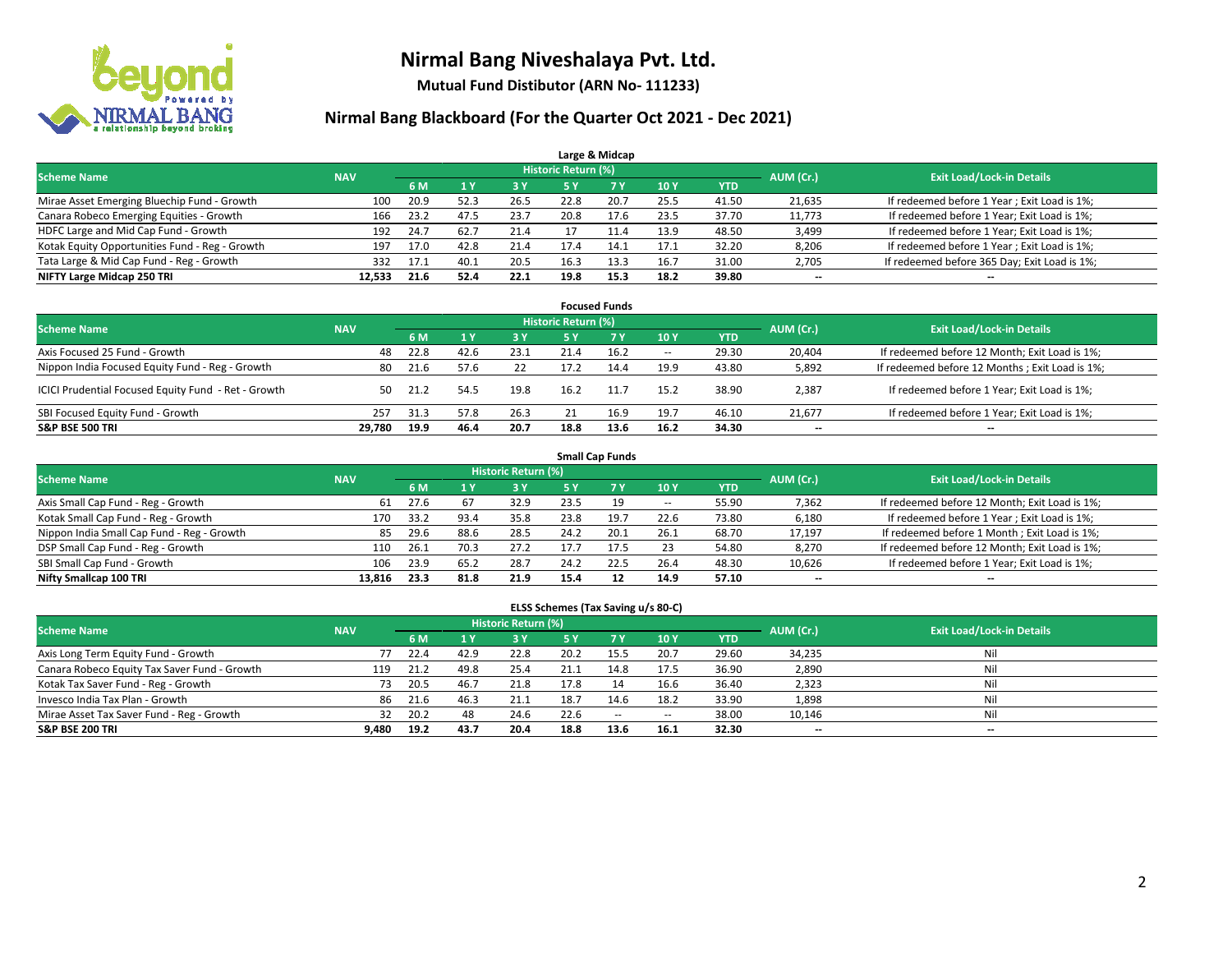

**Mutual Fund Distibutor (ARN No- 111233)**

| <b>Solution Oriented</b>                                  |            |      |       |                     |           |      |      |            |           |                                               |  |  |  |  |
|-----------------------------------------------------------|------------|------|-------|---------------------|-----------|------|------|------------|-----------|-----------------------------------------------|--|--|--|--|
| <b>Scheme Name</b>                                        | <b>NAV</b> |      |       | Historic Return (%) |           |      |      |            | AUM (Cr.) | <b>Exit Load/Lock-in Details</b>              |  |  |  |  |
|                                                           |            | 6 M  | $A$ Y | $-3Y$               | <b>5Y</b> | 7Y   | 10Y  | <b>YTD</b> |           |                                               |  |  |  |  |
| <b>HDFC Childrens Gift Fund</b>                           | 189        | 16.6 | 36.5  | 18.2                | 15.8      | 12.9 | 16.3 | 28.90      | 5,331     | Ni                                            |  |  |  |  |
| Tata Retirement Savings Fund - Moderate Plan - Reg        | 44         | 16.6 | 30.8  | 16.1                | 15.6      | 13.2 | 16.1 | 22.30      | 1,608     | If redeemed before 61 Month; Exit Load is 1%; |  |  |  |  |
| Tata Retirement Savings Fund - Progressive Plan -<br>Reg  | 45         | 18.8 | 35.2  | 18                  | 17.7      | 14.5 | 16.2 | 25.60      | 1,223     | If redeemed before 61 Month; Exit Load is 1%; |  |  |  |  |
| Tata Retirement Savings Fund - Reg - Conservative<br>Plan | 25         | 6.0  | 10.9  | 9.8                 | 8.6       | 8.7  | 9.6  | 8.00       | 189       | If redeemed before 61 Month; Exit Load is 1%; |  |  |  |  |
| <b>S&amp;P BSE 200 TRI</b>                                | 9.480      | 19.2 | 43.7  | 20.4                | 18.8      | 13.6 | 16.1 | 32.30      | $- -$     | $-$                                           |  |  |  |  |

| <b>Index Fund</b>                                             |            |      |      |                            |        |                                                |                          |            |                          |                                               |  |  |  |  |
|---------------------------------------------------------------|------------|------|------|----------------------------|--------|------------------------------------------------|--------------------------|------------|--------------------------|-----------------------------------------------|--|--|--|--|
| <b>Scheme Name</b>                                            | <b>NAV</b> |      |      | <b>Historic Return (%)</b> |        |                                                |                          |            | AUM (Cr.)                | <b>Exit Load/Lock-in Details</b>              |  |  |  |  |
|                                                               |            | 6 M  | 71 Y | 3Y                         | 5 Y    | 7V                                             | 10Y                      | <b>YTD</b> |                          |                                               |  |  |  |  |
| HDFC Index Fund-NIFTY 50 Plan                                 | 164        | 18.3 | 38.2 | 18.9                       | 17.9   | 12.1                                           | 14.4                     | 27.90      | 4,085                    | If redeemed before 3 Day; Exit Load is 0.25%; |  |  |  |  |
| ICICI Prudential Nifty Next 50 Index Fund - Growth            | 38         | 18.7 | 45.8 | 16.3                       | 15.4   | 12.9                                           | 16.5                     | 33.60      | 1,656                    | Nil                                           |  |  |  |  |
| Motilal Oswal Nifty Midcap 150 Index Fund - Reg -<br>Growth   | 21         | 23.4 | 62.2 | $\sim$                     | $-$    | $- -$                                          | $\overline{\phantom{a}}$ | 48.30      | 368                      | If redeemed before 15 Day; Exit Load is 1%;   |  |  |  |  |
| Motilal Oswal Nifty Smallcap 250 Index Fund - Reg -<br>Growth | 21         | 24.2 | 79.7 | $\sim$ $-$                 | $\sim$ | $\hspace{0.1mm}-\hspace{0.1mm}-\hspace{0.1mm}$ | $\hspace{0.05cm} \cdots$ | 56.80      | 223                      | If redeemed before 15 Day; Exit Load is 1%;   |  |  |  |  |
| UTI Nifty Index Fund - Growth                                 | 118        | 18.4 | 38.5 | 19.2                       | 18.1   | 12.2                                           | 14.5                     | 28.10      | 5,380                    | Nil                                           |  |  |  |  |
| Nifty 50 TRI                                                  | 25,483     | 18.6 | 38.9 | 19.6                       | 18.5   | 12.6                                           | 15.1                     | 28.50      | $\overline{\phantom{a}}$ | $\overline{\phantom{a}}$                      |  |  |  |  |

| <b>Contra/Value Fund</b>                |            |       |      |                     |      |      |      |       |           |                                              |  |  |  |  |
|-----------------------------------------|------------|-------|------|---------------------|------|------|------|-------|-----------|----------------------------------------------|--|--|--|--|
| <b>Scheme Name</b>                      | <b>NAV</b> |       |      | Historic Return (%) |      |      |      |       | AUM (Cr.) | <b>Exit Load/Lock-in Details</b>             |  |  |  |  |
|                                         |            | 6 M   |      | 3 Y                 |      |      | 10Y  | YTD   |           |                                              |  |  |  |  |
| Invesco India Contra Fund - Growth      | 79         | 19.3  | 43.5 | 20.2                | 19.7 | 15.3 | 18.7 | 32.90 | 8,458     | If redeemed before 1 Year; Exit Load is 1%;  |  |  |  |  |
| IDFC Sterling Value Fund - Reg - Growth | 87         | -23.3 | 76.5 | 20.3                | 19.1 | 14.3 | 18   | 59.20 | 4,207     | If redeemed before 365 Day; Exit Load is 1%; |  |  |  |  |
| SBI Contra Fund - Growth                | 203        | 24.6  |      | 24.8                | 17.5 |      | 15.7 | 49.80 | 3,106     | If redeemed before 1 Year; Exit Load is 1%;  |  |  |  |  |
| UTI Value Opportunities Fund - Growth   | 102        | 19.7  | 43.9 | 21.3                | 17.4 | 11.3 | 14.7 | 33.50 | 6,661     | If redeemed before 1 Year; Exit Load is 1%;  |  |  |  |  |
| <b>S&amp;P BSE 500 TRI</b>              | 29.780     | 19.9  | 46.4 | 20.7                | 18.8 | 13.6 | 16.2 | 34.30 | $- -$     | $- -$                                        |  |  |  |  |

| Sector/Thematic                                        |            |      |      |                            |                          |                          |                          |            |                          |                                               |  |  |  |
|--------------------------------------------------------|------------|------|------|----------------------------|--------------------------|--------------------------|--------------------------|------------|--------------------------|-----------------------------------------------|--|--|--|
| <b>Scheme Name</b>                                     | <b>NAV</b> |      |      | <b>Historic Return (%)</b> |                          |                          |                          |            | AUM (Cr.)                | <b>Exit Load/Lock-in Details</b>              |  |  |  |
|                                                        |            | 6 M  | 1 Y  | 3 Y                        | 5 Y                      | <b>7Y</b>                | 10Y                      | <b>YTD</b> |                          |                                               |  |  |  |
| Aditya Birla Sun Life PSU Equity Fund - Reg - Growth   | 14         | 12.6 | 57.1 | $- -$                      |                          |                          | --                       | 41.60      | 861                      | If redeemed before 30 Day; Exit Load is 1%;   |  |  |  |
| Canara Robeco Consumer Trends Fund - Reg -<br>Growth   | 69         | 21.3 | 47   | 23.7                       | 20.9                     | 16.4                     | 19.1                     | 34.40      | 744                      | If redeemed before 1 Year; Exit Load is 1%;   |  |  |  |
| Edelweiss Recently Listed IPO Fund - Reg - Growth      | 21         | 37.1 | 77.7 | 35.7                       | $\overline{\phantom{a}}$ | --                       | н.                       | 59.60      | 904                      | If redeemed before 180 Day; Exit Load is 2%;  |  |  |  |
| Mirae Asset Great Consumer Fund - Growth               | 57         | 23.4 | 49.1 | 20                         | 20.4                     | 15.4                     | 18.9                     | 37.80      | 1,573                    | If redeemed before 1 Year; Exit Load is 1%;   |  |  |  |
| <b>ICICI Prudential Technology Fund - Growth</b>       | 165        | 46.6 | 92.9 | 42.6                       | 35.2                     | 22.5                     | 25.8                     | 67.00      | 6,887                    | If redeemed before 15 Day; Exit Load is 1%;   |  |  |  |
| Nippon India Pharma Fund - Reg - Growth                | 302        | 5.3  | 33   | 25.2                       | 16.8                     | 13.7                     | 19.1                     | 19.20      | 5,210                    | If redeemed before 1 Month; Exit Load is 1%;  |  |  |  |
| BNP Paribas India Consumption Fund - Reg - Growth      | 20         | 22.2 | 43.7 | 24.7                       | $\overline{\phantom{a}}$ | $\overline{\phantom{a}}$ | $\overline{\phantom{a}}$ | 33.40      | 886                      | If redeemed before 12 Month: Exit Load is 1%: |  |  |  |
| ICICI Prudential Banking and Financial Services Fund - | 87         | 13.8 | 40.3 | 14.1                       | 14.7                     | 13.8                     | 19.4                     | 31.40      | 5,242                    | If redeemed before 15 Day; Exit Load is 1%;   |  |  |  |
| Retail - Growth                                        |            |      |      |                            |                          |                          |                          |            |                          |                                               |  |  |  |
| <b>S&amp;P BSE 500 TRI</b>                             | 29,780     | 19.9 | 46.4 | 20.7                       | 18.8                     | 13.6                     | 16.2                     | 34.30      | $\overline{\phantom{a}}$ | $\overline{\phantom{a}}$                      |  |  |  |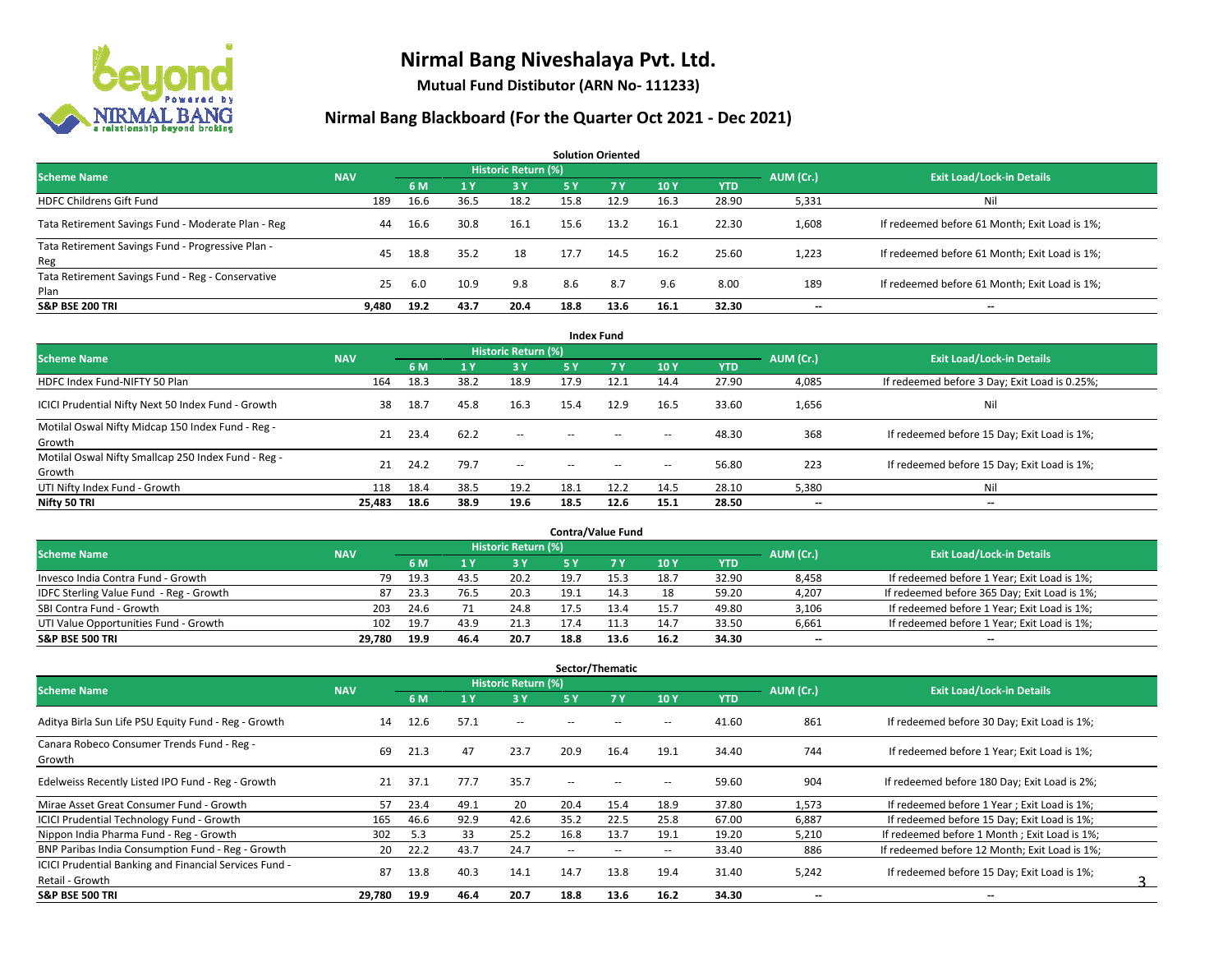

**Mutual Fund Distibutor (ARN No- 111233)**

### **Nirmal Bang Blackboard (For the Quarter Oct 2021 - Dec 2021)**

**Dynamic Asset Allocation Funds**

| <b>Scheme Name</b>                                         | <b>NAV</b> |      |      | Historic Return (%) |        |                                                |                          |       | AUM (Cr.)                | <b>Exit Load/Lock-in Details</b>              |
|------------------------------------------------------------|------------|------|------|---------------------|--------|------------------------------------------------|--------------------------|-------|--------------------------|-----------------------------------------------|
|                                                            |            | 6 M  |      | <b>3Y</b>           | 5 Y    | 7 Y                                            | 10Y                      | YTD   |                          |                                               |
| ICICI Prudential Balanced Advantage Fund - Reg -<br>Growth | 50.        | 9.1  |      | 13.6                | 12.1   | 10.6                                           | 13.9                     | 16.20 | 36,816                   | If redeemed before 1 Year; Exit Load is 1%;   |
| Nippon India Balanced Advantage Fund - Reg -<br>Growth     | 123        | 9.9  | 23.5 | 12.6                | 12.4   | 9.4                                            | 13.8                     | 16.90 | 5,130                    | If redeemed before 12 Month; Exit Load is 1%; |
| Tata Balanced Advantage Fund - Reg - Growth                | 15         | 9.9  | 22.6 | $\sim$              | $-$    | $\overline{\phantom{a}}$                       | $\overline{\phantom{a}}$ | 17.20 | 3,849                    | If redeemed before 365 Day; Exit Load is 1%;  |
| Edelweiss Balanced Advantage Fund - Growth                 | 36         | 12.2 | 27.3 |                     | 14.8   | 10.8                                           | 12.4                     | 19.80 | 6,331                    | If redeemed before 365 Day; Exit Load is 1%;  |
| Kotak Balanced Advantage Fund - Reg - Growth               | 15         | 8.8  | 18.4 | 13.6                | $\sim$ | $\hspace{0.1mm}-\hspace{0.1mm}-\hspace{0.1mm}$ | $\hspace{0.05cm} \cdots$ | 13.60 | 11,813                   | If redeemed before 1 Year; Exit Load is 1%;   |
| NIFTY 50 Hybrid Composite Debt 65:35 Index                 | 14.761     | 12.9 | 26.1 | 17.1                | 15.1   | 11.6                                           | 13.3                     | 19.50 | $\overline{\phantom{a}}$ | --                                            |

| <b>Hybrid Aggressive</b>                        |            |      |       |                            |      |      |        |            |           |                                               |  |  |  |
|-------------------------------------------------|------------|------|-------|----------------------------|------|------|--------|------------|-----------|-----------------------------------------------|--|--|--|
| <b>Scheme Name</b>                              | <b>NAV</b> |      |       | <b>Historic Return (%)</b> |      |      |        |            | AUM (Cr.) | <b>Exit Load/Lock-in Details</b>              |  |  |  |
|                                                 |            | 6 M  |       | 3 Y                        |      |      | 10Y    | <b>YTD</b> |           |                                               |  |  |  |
| Canara Robeco Equity Hybrid Fund - Growth       | 249        | 14.5 | 30.6  | 18.7                       | 15.8 |      | 15.6   | 23.60      | 6,901     | If redeemed before 1 Year; Exit Load is 1%;   |  |  |  |
| DSP Equity & Bond Fund - Growth                 | 241        | 14.8 | 34.4  | 19.7                       | 14.9 |      | 14.8   | 25.80      | 7,559     | If redeemed before 12 Month; Exit Load is 1%; |  |  |  |
| SBI Equity Hybrid Fund - Growth                 | 205        | 14.9 | 33.7  | 17.8                       | 14.8 | 12.8 | 16.7   | 24.50      | 48,043    | If redeemed before 12 Month; Exit Load is 1%; |  |  |  |
| Mirae Asset Hybrid - Equity Fund - Reg - Growth | 22         | 15.6 | 32.9  | 17.3                       | 15.8 | $-$  | $\sim$ | 25.90      | 6,246     | If redeemed before 1 Year; Exit Load is 1%;   |  |  |  |
| NIFTY 50 Hybrid Composite Debt 65:35 Index      | 14.761     | 12.9 | -26.1 | 17.1                       | 15.1 | 11.6 | 13.3   | 19.50      | $- -$     | $- -$                                         |  |  |  |

|                                                    |            |      |      |                            | <b>Multi-Asset Allocation Funds</b> |        |        |            |                          |                                               |
|----------------------------------------------------|------------|------|------|----------------------------|-------------------------------------|--------|--------|------------|--------------------------|-----------------------------------------------|
| <b>Scheme Name</b>                                 | <b>NAV</b> |      |      | <b>Historic Return (%)</b> |                                     |        |        |            | AUM (Cr.)                | <b>Exit Load/Lock-in Details</b>              |
|                                                    |            | 6 M  |      | <b>3Y</b>                  | 5 Y                                 | 7V     | 10Y    | <b>YTD</b> |                          |                                               |
| HDFC Multi - Asset Fund - Growth                   | 48         | 13.4 | 28.3 | 16.6                       | 11.6                                | 10.3   | 10.9   | 19.10      | 1,257                    | If redeemed before 12 Month; Exit Load is 1%; |
| Nippon India Multi Asset Fund - Reg - Growth       | 13         | 14.2 | 27.3 | $\sim$                     | $\sim$ $\sim$                       | $\sim$ | $\sim$ | 21.10      | 1,202                    | If redeemed before 1 Year; Exit Load is 1%;   |
| Tata Multi Asset Opportunities Fund - Reg - Growth | 16         | 13.1 | 31.7 | $\sim$                     | $-$                                 | $\sim$ | --     | 23.40      | 1,115                    | If redeemed before 365 Day; Exit Load is 1%;  |
| NIFTY 50 Hybrid Composite Debt 65:35 Index         | 14.761     | 12.9 | 26.1 | 17.1                       | 15.1                                | 11.6   | 13.3   | 19.50      | $\overline{\phantom{a}}$ | --                                            |

| Gold                                          |            |           |                                  |       |             |     |     |            |                          |                                                                  |  |  |  |  |
|-----------------------------------------------|------------|-----------|----------------------------------|-------|-------------|-----|-----|------------|--------------------------|------------------------------------------------------------------|--|--|--|--|
| <b>Scheme Name</b>                            | <b>NAV</b> | AUM (Cr.) | <b>Exit Load/Lock-in Details</b> |       |             |     |     |            |                          |                                                                  |  |  |  |  |
|                                               |            | 6 M       |                                  | 73 Y. | 5 Y         |     | 10Y | <b>YTD</b> |                          |                                                                  |  |  |  |  |
| HDFC Gold Fund - Growth                       |            | 0.8       | $-4.1$                           | 15.3  |             |     | 4.1 | $-3.20$    |                          | If redeemed before 6 Months; Exit Load is 2%; If redeemed bet. 6 |  |  |  |  |
|                                               | 16         |           |                                  |       |             |     |     |            | 1,261                    | Months to 12 Months; Exit Load is 1%;                            |  |  |  |  |
| Kotak Gold Fund - Reg - Growth                | 20         |           | $-5.4$                           | 15.9  |             |     | 4.1 | $-2.40$    | 1,098                    | If redeemed before 1 Year; Exit Load is 1%;                      |  |  |  |  |
| Nippon India Gold Savings Fund - Reg - Growth | 20         | 1.0       | $-3.9$                           | 15.3  | $Q \Lambda$ |     | 3.9 | $-2.90$    | 1,437                    | If redeemed before 15 Day; Exit Load is 1%;                      |  |  |  |  |
| <b>Prices of Gold</b>                         | 49.038     | 3.1       | -3.4                             | 16.6  | 10.8        | 9.1 | 5.5 | $-1.90$    | $\overline{\phantom{a}}$ | --                                                               |  |  |  |  |

| Arbitrage Fund                             |            |                                  |      |     |     |  |                |        |            |        |                                                 |  |  |
|--------------------------------------------|------------|----------------------------------|------|-----|-----|--|----------------|--------|------------|--------|-------------------------------------------------|--|--|
| <b>Scheme Name</b>                         | AUM (Cr.)  | <b>Exit Load/Lock-in Details</b> |      |     |     |  |                |        |            |        |                                                 |  |  |
|                                            | <b>NAV</b> |                                  | 1 M  | 3 M | 6 M |  |                | 3 Y    | <b>YTD</b> |        |                                                 |  |  |
| IDFC Arbitrage Fund - Reg - Growth         |            | 26                               |      |     | 3.9 |  | 3.8            | 4.6    | 3.70       | 6,321  | If redeemed before 1 Month; Exit Load is 0.25%; |  |  |
| Kotak Equity Arbitrage Fund - Reg - Growth |            | 30                               | -6.0 |     | 4.3 |  | Δ.             | 4.9    | 4.10       | 24,430 | If redeemed before 30 Day; Exit Load is 0.25%;  |  |  |
| Tata Arbitrage Fund - Reg - Growth         |            | 12                               | 5.2  |     | 4.1 |  | 4.5            | $\sim$ | 3.90       | 11,980 | If redeemed before 30 Day; Exit Load is 0.25%;  |  |  |
| Nippon India Arbitrage Fund - Reg - Growth |            | 21                               | 5.9  |     | 4.3 |  | 4 <sup>1</sup> | 4.8    | 3.90       | 12,136 | If redeemed before 1 Month; Exit Load is 0.25%; |  |  |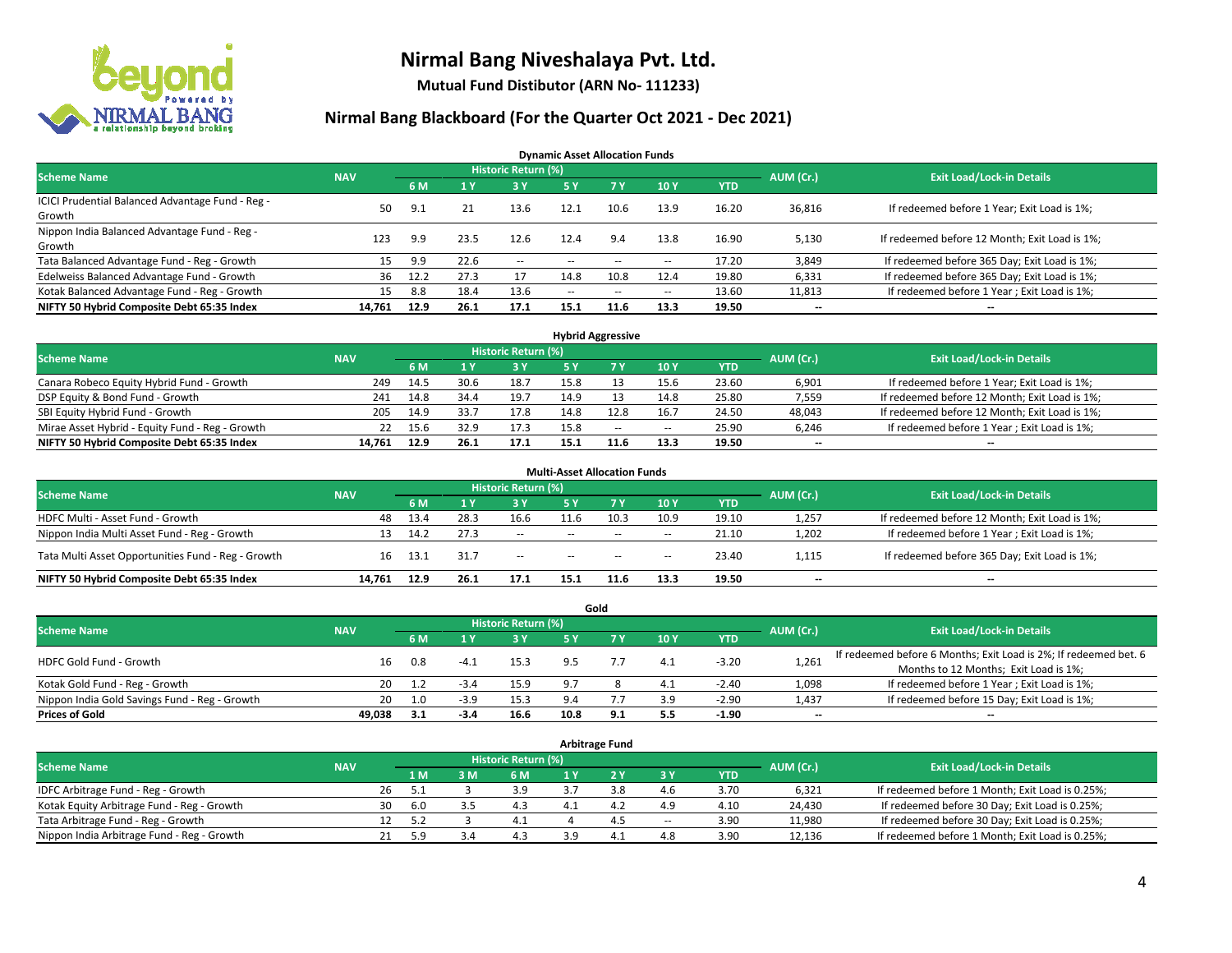

**Mutual Fund Distibutor (ARN No- 111233)**

| <b>Overnight Fund</b>                               |                          |      |     |                            |     |                |                          |                          |           |                                  |  |  |  |  |
|-----------------------------------------------------|--------------------------|------|-----|----------------------------|-----|----------------|--------------------------|--------------------------|-----------|----------------------------------|--|--|--|--|
| <b>Scheme Name</b>                                  | <b>NAV</b>               |      |     | <b>Historic Return (%)</b> |     |                | <b>YTM</b>               | Avg                      | AUM (Cr.) | <b>Exit Load/Lock-in Details</b> |  |  |  |  |
|                                                     |                          | 1W   | 2W  | 1 M                        | 3 M | $\sqrt{1}$ $V$ |                          | <b>Maturity</b>          |           |                                  |  |  |  |  |
| Aditya Birla Sun Life Overnight Fund - Reg - Growth | 1.131                    | 3.1  |     | 3.1                        |     |                | 3.33                     |                          | 9,425     | Nil                              |  |  |  |  |
| IDFC Overnight Fund - Reg - Growth                  | 1,116                    | 3.1  |     | 3.1                        |     |                | 3.3                      | 0.00                     | 1,307     | Nil                              |  |  |  |  |
| Tata Overnight Fund - Reg - Growth                  | 1.105                    | -3.1 |     | 3.1                        |     |                | 3.3                      | 0.01                     | 2,025     | Ni                               |  |  |  |  |
| Nippon India Overnight Fund - Reg - Growth          | 112                      | 3.2  |     | 3.2                        |     |                | 3.31                     | 0.00                     | 8,986     | Ni                               |  |  |  |  |
| <b>CRISIL Liquid Fund Index</b>                     | $\overline{\phantom{a}}$ | 3.8  | 4.3 | 3.7                        | 3.5 | 3.6            | $\overline{\phantom{a}}$ | $\overline{\phantom{a}}$ | $- -$     | $- -$                            |  |  |  |  |

| <b>Liquid Funds</b>                              |            |                |     |                     |     |     |            |                          |           |                                  |  |  |  |
|--------------------------------------------------|------------|----------------|-----|---------------------|-----|-----|------------|--------------------------|-----------|----------------------------------|--|--|--|
| <b>Scheme Name</b>                               | <b>NAV</b> |                |     | Historic Return (%) |     |     | <b>YTM</b> | Avg                      | AUM (Cr.) | <b>Exit Load/Lock-in Details</b> |  |  |  |
|                                                  |            | 1 <sub>W</sub> | 2 W | 1 M                 | 3 M |     |            | <b>Maturity</b>          |           |                                  |  |  |  |
| Aditya Birla Sun Life Liquid Fund - Reg - Growth | 336        | 3.5            |     | 3.4                 |     |     | 3.82       | 0.10                     | 29.710    | *Ref Footnote                    |  |  |  |
| ICICI Prudential Liquid Fund - Reg - Growth      | 309        | 3.4            |     | 3.3                 |     |     | 3.62       | 0.06                     | 35,561    | *Ref Footnote                    |  |  |  |
| Kotak Liquid Fund - Reg - Growth                 | 4,226      | 3.5            |     | 3.4                 |     |     | 3.62       | 0.08                     | 28,583    | *Ref Footnote                    |  |  |  |
| Nippon India Liquid Fund - Reg - Growth          | 5,099      | 3.6            |     | 3.4                 |     |     | 3.65       | 0.10                     | 20,961    | *Ref Footnote                    |  |  |  |
| Mahindra Manulife Liquid Fund - Reg - Growth     | 1.357      | 3.3            | 3.8 | 3.3                 |     |     | 3.73       | 0.10                     | 1,505     | *Ref Footnote                    |  |  |  |
| <b>CRISIL Liquid Fund Index</b>                  | $- -$      | 3.8            | 4.3 | 3.7                 | 3.5 | 3.6 | $- -$      | $\overline{\phantom{a}}$ | $- -$     | $\overline{\phantom{a}}$         |  |  |  |

| <b>Ultra Short Fund</b>                           |            |      |     |                            |     |     |                          |                          |           |                                  |  |  |  |
|---------------------------------------------------|------------|------|-----|----------------------------|-----|-----|--------------------------|--------------------------|-----------|----------------------------------|--|--|--|
| <b>Scheme Name</b>                                | <b>NAV</b> |      |     | <b>Historic Return (%)</b> |     |     | <b>YTM</b>               | Avg                      | AUM (Cr.) | <b>Exit Load/Lock-in Details</b> |  |  |  |
|                                                   |            | 1 M  | 3 M | 6 M                        | 1 Y | '3V |                          | <b>Maturity</b>          |           |                                  |  |  |  |
| HDFC Ultra Short Term Fund - Reg - Growth         | 12         | 3.1  |     | 3.5                        |     |     | 4.12832                  | 0.40                     | 16,432    | Nil                              |  |  |  |
| ICICI Prudential Ultra Short Term Fund - Growth   | 22         | -3.3 | 3.6 | 3.9                        |     |     | 4.54                     | 0.29                     | 11,143    | Nil                              |  |  |  |
| UTI Ultra Short Term Fund - Growth                | 3.418      | 2.8  |     | 8.8                        | 6.2 |     | 4.09                     | 0.34                     | 2,339     | Nil                              |  |  |  |
| Aditya Birla Sun Life Savings Fund - Reg - Growth | 434        | 3.4  | 3.4 |                            |     | 6.7 | 4.46                     | 0.58                     | 17,500    | Nil                              |  |  |  |
| <b>NIFTY Ultra Short Duration Debt Index</b>      | 4.367      | 3.4  | 3.7 | 3.9                        | 3.9 |     | $\overline{\phantom{a}}$ | $\overline{\phantom{a}}$ | --        | $-$                              |  |  |  |

| <b>Money Market Fund</b>                         |                          |     |     |                     |     |                 |                          |                          |                          |                                               |  |  |  |
|--------------------------------------------------|--------------------------|-----|-----|---------------------|-----|-----------------|--------------------------|--------------------------|--------------------------|-----------------------------------------------|--|--|--|
| <b>Scheme Name</b>                               | <b>NAV</b>               |     |     | Historic Return (%) |     |                 | <b>YTM</b>               | Avg                      | AUM (Cr.)                | <b>Exit Load/Lock-in Details</b>              |  |  |  |
|                                                  |                          | 1 M | 3 M | 6 M                 | 1 Y | $\overline{3V}$ |                          | <b>Maturity</b>          |                          |                                               |  |  |  |
| Aditya Birla Sun Life Money Manager Fund - Reg - | 292                      | 3.4 | 3.5 | 3.8                 | 3.8 | 6.4             | 4.17                     | 0.31                     | 14,819                   | Nil                                           |  |  |  |
| Growth                                           |                          |     |     |                     |     |                 |                          |                          |                          |                                               |  |  |  |
| SBI Savings Fund - Growth                        | 33                       | 2.9 |     | 3.2                 | 3.3 | 5.8             | 0.25                     | 0.25                     | 25,902                   | If redeemed before 3 Days; Exit Load is 0.1%; |  |  |  |
| HDFC Money Market Fund - Growth                  | 4,525                    | 3.4 | 3.4 | 3.7                 | 3.7 | 6.3             | 4.04082                  | 0.28                     | 15,828                   | Nil                                           |  |  |  |
| Nippon India Money Market Fund - Reg - Growth    | 3,271                    | 3.4 | 3.4 | 3.7                 | 3.8 | 6.2             | 3.97                     | 0.27                     | 8,408                    | Ni                                            |  |  |  |
| Tata Money Market Fund - Reg - Growth            | 3.729                    | 3.3 | 3.3 | 3.7                 | 3.9 | 6.4             | 4.2                      | 0.34                     | 7,126                    | Ni                                            |  |  |  |
| <b>CRISIL Liquid Fund Index</b>                  | $\overline{\phantom{a}}$ | 3.7 | 3.5 | 3.6                 | 3.6 | 5.2             | $\overline{\phantom{a}}$ | $\overline{\phantom{a}}$ | $\overline{\phantom{a}}$ | $- -$                                         |  |  |  |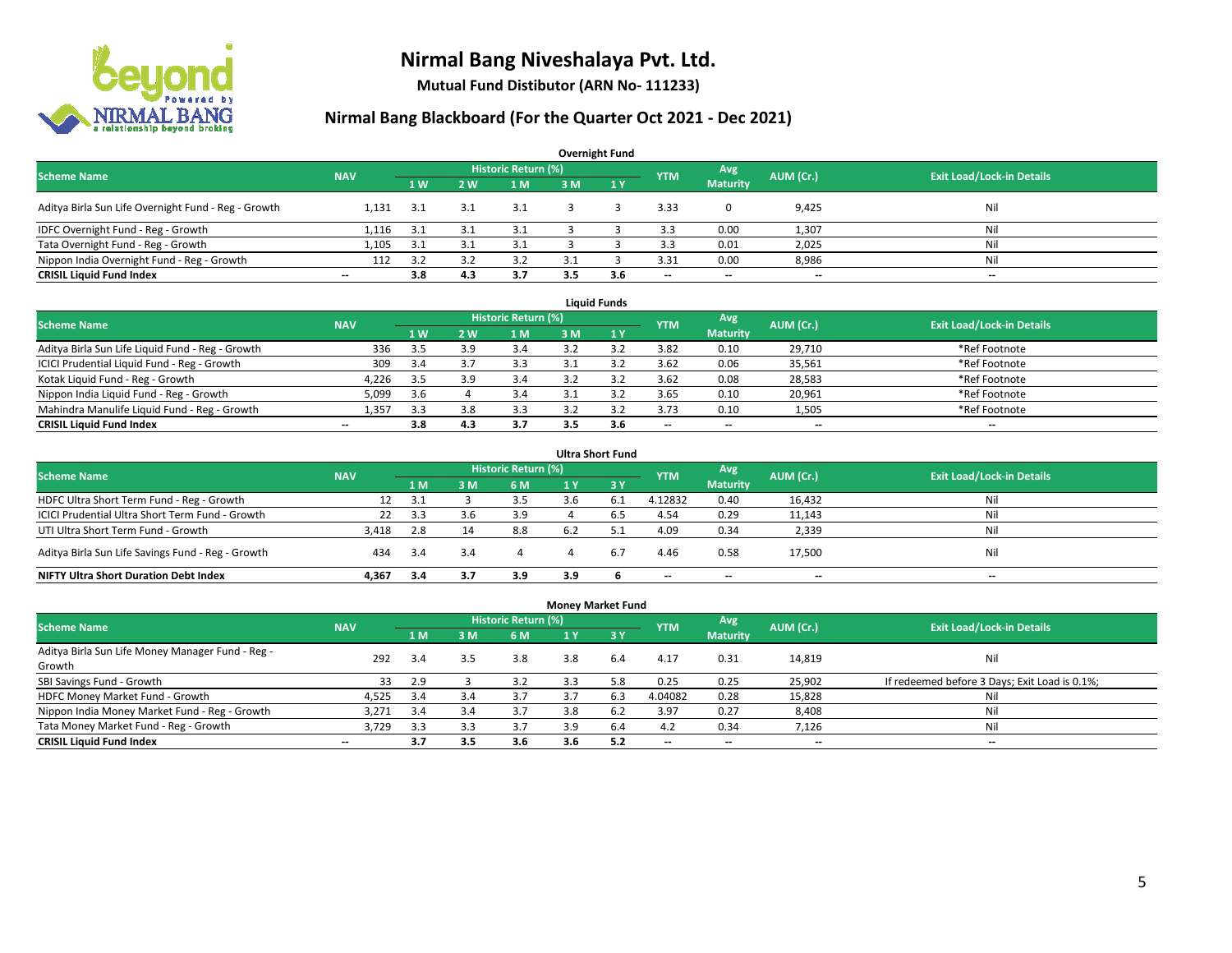

**Mutual Fund Distibutor (ARN No- 111233)**

| <b>Short Term Fund</b>                           |            |    |     |           |                     |  |      |            |                 |           |                                  |  |  |  |
|--------------------------------------------------|------------|----|-----|-----------|---------------------|--|------|------------|-----------------|-----------|----------------------------------|--|--|--|
| <b>Scheme Name</b>                               | <b>NAV</b> |    |     |           | Historic Return (%) |  |      | <b>YTM</b> | Avg             | AUM (Cr.) | <b>Exit Load/Lock-in Details</b> |  |  |  |
|                                                  |            |    | 1 M | 3 M       | 6 M                 |  |      |            | <b>Maturity</b> |           |                                  |  |  |  |
| HDFC Short Term Debt Fund - Growth               |            | 25 | 4 h | <b>20</b> | 4.8                 |  | 8.5  | 5.22       | 3.18            | 19,407    | Nil                              |  |  |  |
| Nippon India Short Term Fund - Reg - Growth      |            |    |     |           | 4.6                 |  | -8.1 | 5.22       | 2.06            | 10,160    | Nil                              |  |  |  |
| <b>ICICI Prudential Short Term Fund - Growth</b> |            |    |     | 4.        | 4.6                 |  | 8.4  | 5.07       | 3.03            | 20,584    | Nil                              |  |  |  |

| <b>Low Duration Fund</b>                          |            |     |     |                            |     |       |            |                 |           |                                  |  |  |  |
|---------------------------------------------------|------------|-----|-----|----------------------------|-----|-------|------------|-----------------|-----------|----------------------------------|--|--|--|
| <b>Scheme Name</b>                                | <b>NAV</b> |     |     | <b>Historic Return (%)</b> |     |       | <b>YTM</b> | Avg             | AUM (Cr.) | <b>Exit Load/Lock-in Details</b> |  |  |  |
|                                                   |            | 1 M | 3 M | 6 M                        |     | - 3 Y |            | <b>Maturity</b> |           |                                  |  |  |  |
| HDFC Low Duration Fund - Growth                   | 46         | 2.3 |     | 4.1                        | 4.2 | 6.9   | 4.72095    | 2.21            | 21,669    | Nil                              |  |  |  |
| ICICI Prudential Savings Fund - Reg - Growth      | 430        | 2.3 |     | 5.1                        | 4.8 |       | 4.59       | 4.11            | 31,730    | Nil                              |  |  |  |
| Nippon India Low Duration Fund - Reg - Growth     | 3,005      | 3.0 |     |                            | 4.3 | 6.4   | 4.71       | 0.81            | 9,621     | Nil                              |  |  |  |
| Mirae Asset Savings Fund - Regular Savings Plan - |            |     |     |                            |     |       | 4.12       |                 |           | Nil                              |  |  |  |
| Growth                                            | 1.821      | 2.5 |     | 3.1                        | 3.1 |       |            | 0.55            | 1,047     |                                  |  |  |  |
| Kotak Low Duration Fund - Std - Growth            | 2,698      | 2.5 |     | 3.9                        |     | 6.8   | 4.67       | 1.95            | 11,005    | Nil                              |  |  |  |

| <b>Banking &amp; PSU Bond Funds</b>                 |            |    |     |     |                            |    |       |            |                 |           |                                  |  |  |  |
|-----------------------------------------------------|------------|----|-----|-----|----------------------------|----|-------|------------|-----------------|-----------|----------------------------------|--|--|--|
| <b>Scheme Name</b>                                  | <b>NAV</b> |    |     |     | <b>Historic Return (%)</b> |    |       | <b>YTM</b> | Avg             | AUM (Cr.) | <b>Exit Load/Lock-in Details</b> |  |  |  |
|                                                     |            |    | 4 M | 3 M | 6 M                        |    |       |            | <b>Maturity</b> |           |                                  |  |  |  |
| HDFC Banking and PSU Debt Fund - Reg - Growth       |            | 18 | 4.4 | 4.2 | 4.6                        | 43 | 8.6   | 5.44       | 3.87            | 9.470     | Nil                              |  |  |  |
| Tata Banking & PSU Debt Fund - Reg - Growth         |            |    | 43  |     |                            |    | $- -$ | 5.16       | 2.73            | 475       | Nil                              |  |  |  |
| Kotak Banking and PSU Debt Fund - Reg - Growth      |            |    |     |     | 5.6                        |    | 8.8   | 5.58       | 5.15            | 9,334     | Nil                              |  |  |  |
| Nippon India Banking & PSU Debt Fund - Reg - Growth |            |    | 3.b | 3.8 |                            |    |       | 5.18       | 2.78            | 6.659     | Nil                              |  |  |  |

| <b>Corporate Bond Funds</b>                         |            |     |     |                     |     |      |            |                        |           |                                  |  |
|-----------------------------------------------------|------------|-----|-----|---------------------|-----|------|------------|------------------------|-----------|----------------------------------|--|
| <b>Scheme Name</b>                                  | <b>NAV</b> |     |     | Historic Return (%) |     |      | <b>YTM</b> | Avg<br><b>Maturity</b> | AUM (Cr.) | <b>Exit Load/Lock-in Details</b> |  |
|                                                     |            | 1 M | 3 M | 6 M                 |     | -3 Y |            |                        |           |                                  |  |
| ICICI Prudential Corporate Bond Fund - Reg - Growth | 24         | 6.7 | 5.8 | 5.2                 | 4.7 | 8.5  | 5.14       | 6.07                   | 20,838    | Nil                              |  |
| IDFC Corporate Bond Fund - Reg - Growth             |            | 3.1 |     | 4.3                 |     |      | 5.13       | 2.41                   | 20,613    | Nil                              |  |
| HDFC Corporate Bond Fund - Growth                   | 26         | 5.1 |     | 5.1                 | 4.6 |      | 5.38323    | 4.35                   | 28,807    | Nil                              |  |
| Kotak Corporate Bond Fund - Std - Growth            | 2.999      | 2.8 |     | 4.8                 | ⊿ ∶ |      | 5.09       | 3.11                   | 10,858    | Nil                              |  |
| Axis Corporate Debt Fund - Reg - Growth             | 14         | 2.8 |     |                     |     |      | 5.16       | 2.78                   | 5,589     | Nil                              |  |

|                                                   |            |                     |      |     |            |     | <b>Credit Risk Fund</b> |            |                 |           |                                                                       |
|---------------------------------------------------|------------|---------------------|------|-----|------------|-----|-------------------------|------------|-----------------|-----------|-----------------------------------------------------------------------|
| <b>Scheme Name</b>                                | <b>NAV</b> | Historic Return (%) |      |     |            |     |                         | <b>YTM</b> | Avg             | AUM (Cr.) | <b>Exit Load/Lock-in Details</b>                                      |
|                                                   |            |                     | 1 M  | 3 M | <b>6 M</b> | 1 Y | $-3V$                   |            | <b>Maturity</b> |           |                                                                       |
| <b>ICICI Prudential Credit Risk Fund - Growth</b> |            | 25                  | -6.4 | 5.9 | 6.8        | 6.8 | 8.8                     | 6.76       | 2.26            | 8,304     | If redeemed before 1 Year; Exit Load is 1%;                           |
| HDFC Credit Risk Debt Fund - Reg - Growth         |            | 19                  | -4.2 |     | 6.9        |     | 9.1                     | 6.77518    | 3.23            | 8,757     | If redeemed before 12 Month; Exit Load is 1%; If redeemed bet. 12     |
|                                                   |            |                     |      |     |            |     |                         |            |                 |           | Month to 18 Month; Exit Load is 0.5%;                                 |
|                                                   |            |                     |      |     |            |     |                         |            |                 |           | If redeemed before 12 Month; Exit Load is 3%; If redeemed bet. 12     |
| SBI Credit Risk Fund - Growth                     |            | 36                  | 3.7  | 4.4 | 5.8        |     | 7.4                     | 6.44       | 2.28            |           | 3,341 Month to 24 Month; Exit Load is 1.5%; If redeemed bet. 24 Month |
|                                                   |            |                     |      |     |            |     |                         |            |                 |           | to 36 Month; Exit Load is 0.75%;                                      |